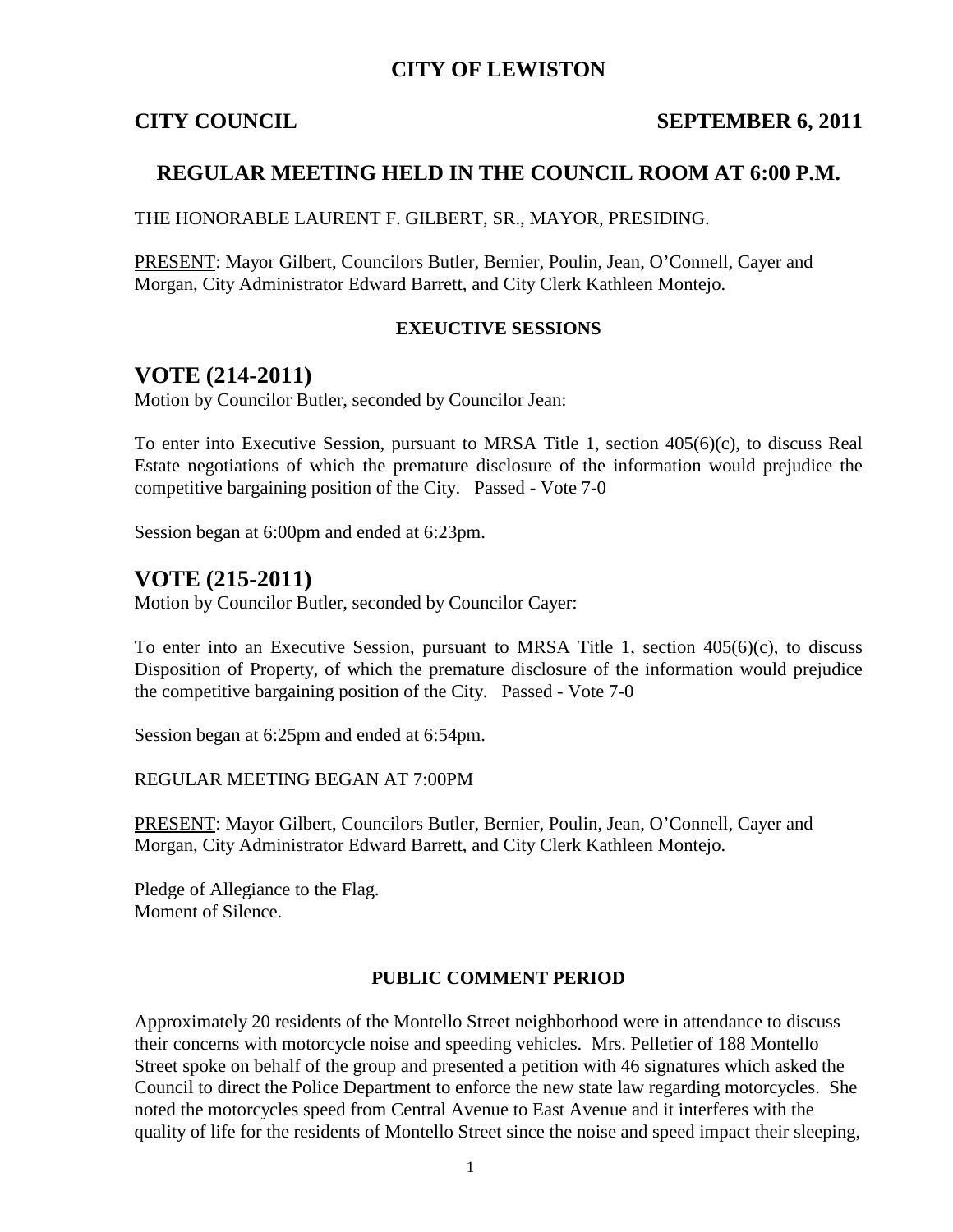safety in crossing the road to retrieve their mail, recreational walking and safely pulling in and out of their driveways. Crystal Ward of 171 Montello Street noted her family owns motorcycles so she is not "anti-motorcycle", but they operate the vehicles safely and do not remove the muffler pipe. She said the motorcycles travel at such a speed that the windows in their homes rattle and wake residents up at night. Representative Peggy Rotundo of 446 College Street said the quality of life for residents is why the recent laws were enacted by the Legislature, and she recently sent those new laws along to the City Administrator. She noted the Kennebunk Police Department has sound meters to determine decibel levels for motorcycles. Nancy Delsander said the stop sign at East and Montello needs to be more prominent and many drivers do not come to a full stop at this location. Richard Pelletier of Montello Street said his grandchildren are too scared to sleep over at his house anymore because the roar of the motorcycle noise wakes them up and they are petrified.

#### **PUBLIC HEARING FOR A SPECIAL AMUSEMENT PERMIT FOR THE CARRIAGE HOUSE PLUS, 1119 LISBON STREET**

Mayor Gilbert opened the public hearing to receive citizen input and comment. No members of the public spoke for or against this issue. Mayor Gilbert then closed the hearing.

## **VOTE (216-2011)**

Motion by Councilor Morgan, seconded by Councilor Poulin:

To grant a Special Amusement permit for dancing and entertainment to The Carriage House Plus, 1119 Lisbon Street. Passed - Vote 7-0

### **PUBLIC HEARING FOR AN OUTDOOR ENTERTAINMENT PERMIT FOR THE DEMPSEY CHALLENGE**

Mayor Gilbert opened the public hearing to receive citizen input and comment. No members of the public spoke for or against this issue. Mayor Gilbert then closed the hearing.

## **VOTE (217-2011)**

Motion by Councilor Jean, seconded by Councilor Butler:

To conduct a public hearing on an application from The Dempsey Challenge Committee for outdoor musical concerts to be held at Simard-Payne Memorial Park on October 8th and 9th, as part of The Dempsey Challenge, and to authorize a permit for an Outdoor Entertainment Event, as required by the City Code of Ordinances, Chapter 10, Article 1, Section 10-3, to the organizing committee for the outdoor music concerts, contingent upon positive recommendations from the Recreation Department, Police Department, Fire Department, Code/Land Use Officer and Code/Health Officer regarding compliance with all regulations, and compliance with all City ordinances. Passed - Vote 7-0

### **PUBLIC HEARING AND FIRST PASSAGE REGARDING AN AMENDMENT TO THE BUILDINGS AND BUILDING REGULATIONS ORDINANCE REGARDING THE ELECTRICAL CODE**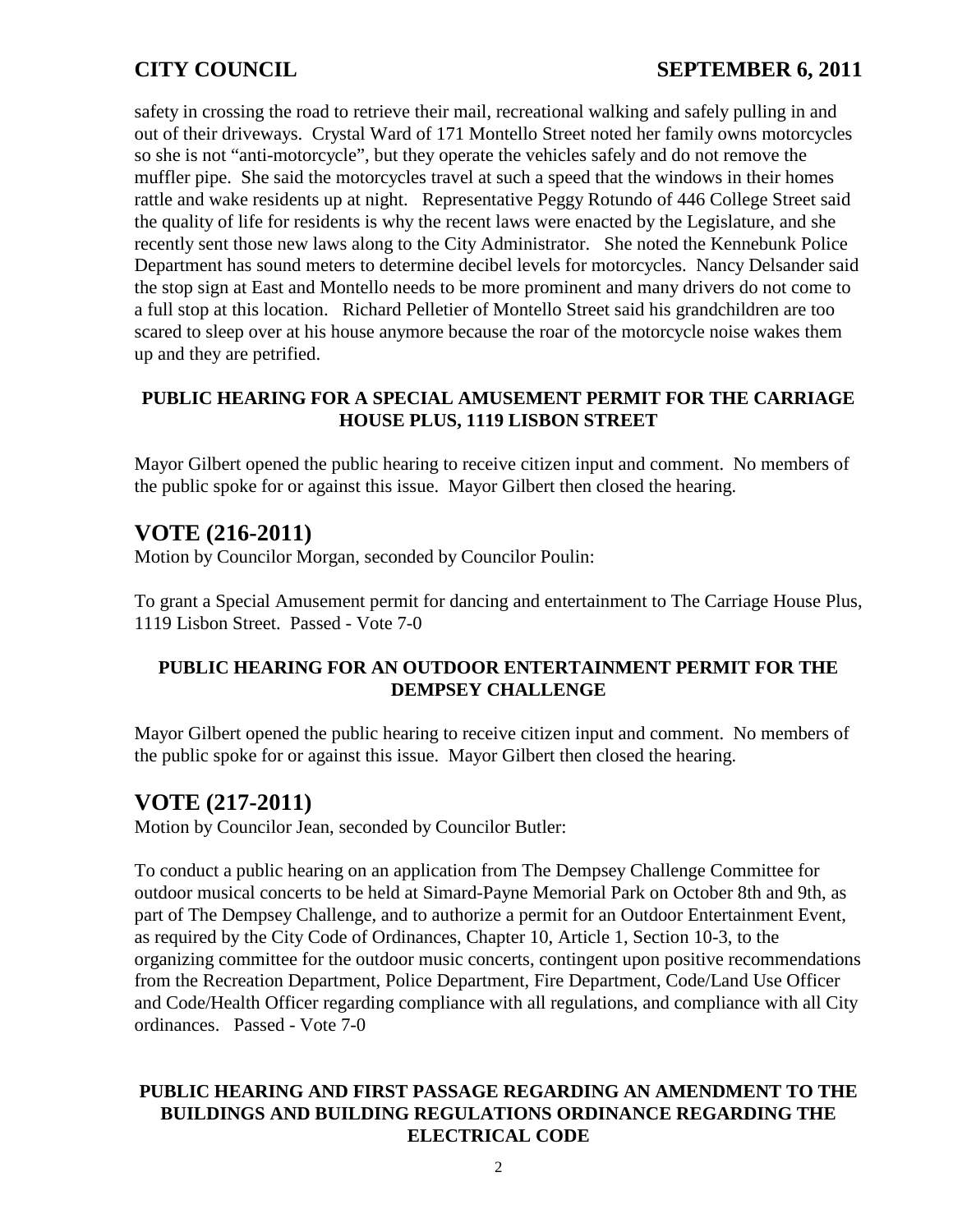Mayor Gilbert opened the public hearing to receive citizen input and comment. No members of the public spoke for or against this issue. Mayor Gilbert then closed the hearing.

# **VOTE (218-2011)**

Motion by Councilor Cayer, seconded by Councilor Jean:

That the proposed amendments to the City Code of Ordinances, Chapter 18 "Building and Building Regulations", Article V, "Electrical Code", receive first passage by a roll call vote and that the public hearing on said ordinance be continued to the next regular City Council meeting. Passed - Vote 7-0

### **PUBLIC HEARING AND FIRST PASSAGE REGARDING AN AMENDMENT TO THE FIRE PREVENTION AND PROTECTION ORDINANCE**

Mayor Gilbert opened the public hearing to receive citizen input and comment. No members of the public spoke for or against this issue. Mayor Gilbert then closed the hearing.

# **VOTE (219-2011)**

Motion by Councilor Butler, seconded by Councilor Cayer:

That the proposed amendment to the City Code of Ordinances, Chapter 38 "Fire Prevention and Protection", Article II, "Fire Prevention Code", Section 38-26 "Code Adopted", receive first passage by a roll call vote and the public hearing on said ordinance be continued to the next regular City Council meeting for final passage. Passed - Vote 7-0

## **PUBLIC HEARING AND FIRST PASSAGE REGARDING AN AMENDMENT TO THE OFFENSES AND MISCELLANEOUS ORDINANCE REGARDING FIRE DEPARTMENT SUPERVISION AT PUBLIC GATHERINGS**

Mayor Gilbert opened the public hearing to receive citizen input and comment. No members of the public spoke for or against this issue. Mayor Gilbert then closed the hearing.

# **VOTE (220-2011)**

Motion by Councilor Butler, seconded by Councilor Bernier:

That the proposed amendment to the City Code of Ordinances, Chapter 50 "Offenses and Miscellaneous", Section 50-12, "Fire Supervision of Public Gatherings", receive first passage by a roll call vote and that the public hearing on said ordinance be continued to the next regular City Council meeting. Passed - Vote 7-0

## **AMENDMENTS TO THE FACILITIES USE POLICY REGARDING THE ADDITION OF FIRE GUARD PERSONNEL AT EVENTS HELD IN CITY FACILITIES**

# **VOTE (221-2011)**

Motion by Councilor Bernier, seconded by Councilor Morgan:

To approve the proposed amendments to the Facilities Use Policy, Policy Manual Number 28, as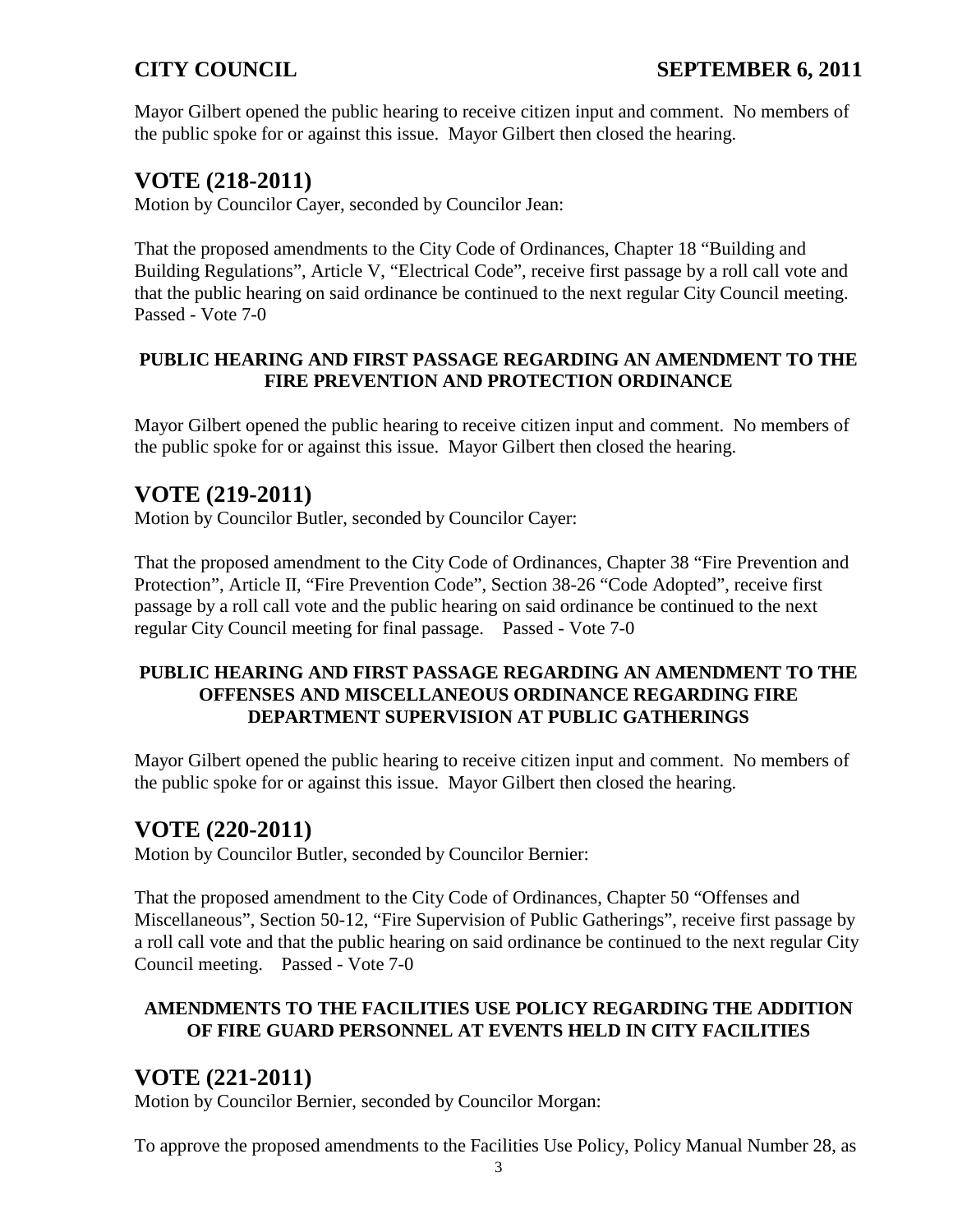recommended by the City Administrator and the Fire Chief. Passed - Vote 7-0

## **ORDER AUTHORIZING THE CITY ADMINISTRATOR TO ENTER INTO A LEASE FOR THE USE OF THE HOLY FAMILY FIELD**

# **VOTE (222-2011)**

Motion by Councilor Butler, seconded by Councilor Poulin:

To approve the Order authorizing the City Administrator to enter into a lease agreement with the Roman Catholic Diocese of Portland for the use of the Holy Family field by the City's Recreation and School Departments:

Whereas, Holy Family Field is owned by the Roman Catholic Diocese of Portland; and

Whereas, the City of Lewiston entered into a Lease for the use of Holy Family Field with the Roman Catholic Bishop of Portland as early as 1990; and

Whereas, from time to time, it is necessary to enter into a new lease at the point where the prior lease expires; and

Whereas, this field has the capacity to host athletic activities sponsored by the Recreation and School Departments as well as other community sport organizations; and

Whereas, a significant community-wide demand exists for multi-use fields over and above what can be provided by City-owned facilities; and

Whereas, this Lease will benefit both the City and local non-profit sport organizations; and

Whereas, this Lease is substantially the same as the expiring one it is replacing;

Now, Therefore, Be It Ordered by the City Council of the City of Lewiston that the City Administrator is authorized to enter into a Lease, in substantially the form as is attached hereto, with the Roman Catholic Bishop of Portland to allow for the use of Holy Family Field by the City's Recreation Department.

Passed - Vote 7-0

## **ORDER AUTHORIZING THE CITY ADMINISTRATOR TO EXECUTE A NEW LEASE WITH CATHOLIC CHARITIES MAINE FOR USE OF LEWISTON CITY HALL AND FOR ITS SHARE OF THE COST OF THE SOCIAL SERVICES DEPARTMENT RECEPTIONIST**

# **VOTE (223-2011)**

Motion by Councilor Morgan, seconded by Councilor Cayer:

To approve the Order authorizing the City Administrator to execute a new lease with Catholic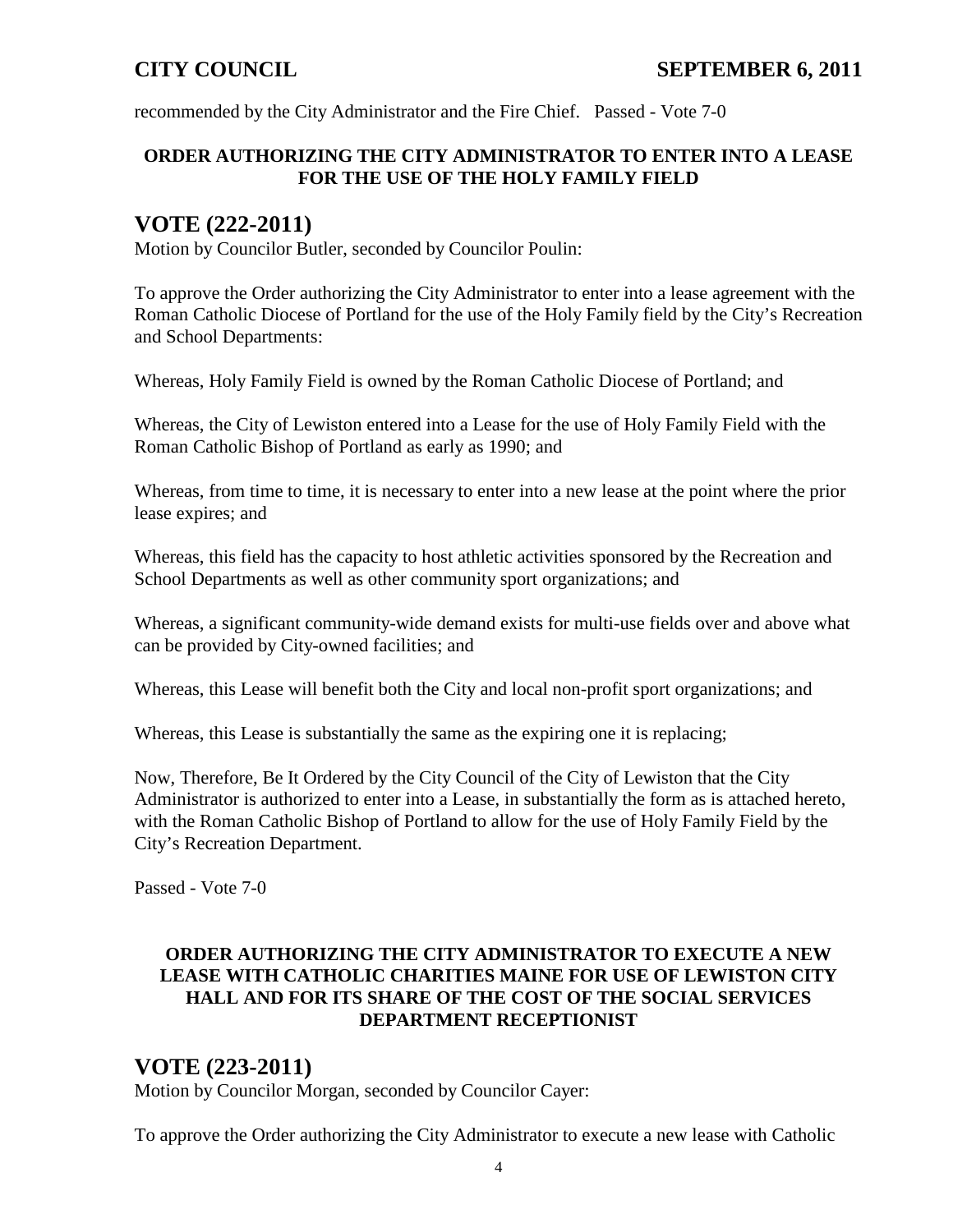Charities Maine for use of Lewiston City Hall and for its share of the cost of the Social Services Department receptionist:

Whereas, in February 2011, the City entered into a one year lease agreement with Catholic Charities Maine to provide space in City Hall to provide immigrant services for Lewiston residents; and

Whereas, continued cutbacks in federal immigrant funding have necessitated a reduction in Catholic Charities Maine personnel and services; and

Whereas, the new one year lease will be for reduced office space in City Hall and a smaller annual payment but maintains Catholic Charities Maine's original commitment to fund fifty percent of the part-time Social Services Department receptionist position; and

Whereas, these are the only changes to the existing lease;

Now, Therefore, Be It Ordered by the City Council of the City of Lewiston that the City Administrator is authorized to execute a new lease with Catholic Charities Maine for use of Lewiston City Hall and its payment share for the Social Services Department receptionist.

Passed - Vote 7-0

## **RESOLVE AUTHORIZING THE USE OF COMMUNITY DEVELOPMENT BLOCK GRANT FUNDS FOR A DOWNTOWN RESIDENTIAL NEIGHBORHOOD TRANSPORTATION FLOW STUDY**

Councilor Poulin inquired which streets will be included in the study. It was stated that Main Street to Webster Street, as well as Birch and Park Streets and the residential areas of Pine Street to Webster Street.

# **VOTE (224-2011)**

Motion by Councilor Butler, seconded by Councilor Bernier:

To approve the Resolve authorizing the use of Community Development Block Grant funds for a Downtown Residential Neighborhood Transportation Flow Study:

Whereas, in 2009, the Downtown Neighborhood Task Force issued a report identifying issues facing the Downtown Residential Neighborhood and making recommendations to address them; and

Whereas, one section of the report dealt with transportation and included a series of recommendations dealing with transportation and circulation including improving streetscapes, narrowing certain roads, and intersection improvements; and

Whereas, while discussing a proposal to change Horton Street from two-way to one-way, the Council indicated that it was uncomfortable making such a change without an overall traffic and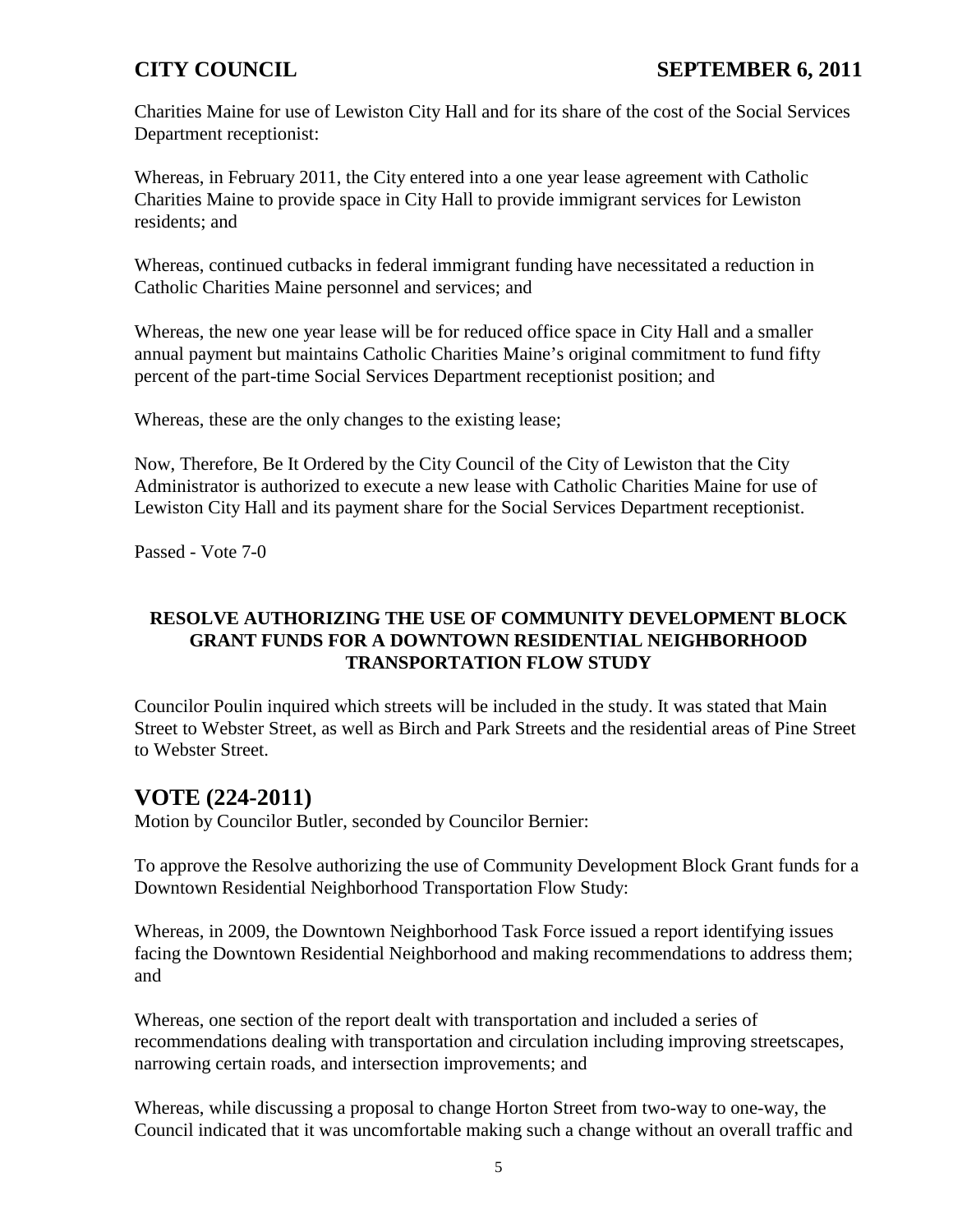circulation plan for the area; and

Whereas, as a result of this concern, staff worked to including funding for developing such a plan in the Androscoggin Transportation Resource Center's (ATRC) proposed work plan; and

Whereas, ATRC has designated \$32,000 for such a study which must be matched by \$8,000 from City resources; and

Whereas, in FY 2009, the Council appropriated Community Development Grant Funds to a Downtown Neighborhood Improvement Reserve to assist in implementing the Action Plan; and

Whereas, the Downtown Neighborhood Advisory Committee has recommended that the City use these funds for the local share of this project;

Now, Therefore, Be It Resolved by the City Council of the City of Lewiston that \$8,000 in previously appropriated Community Development Block Grant funds from the Downtown Neighborhood Improvement Reserve is hereby authorized for use as the local share for a Downtown Neighborhood Transportation Flow Study.

Passed - Vote 7-0

## **RESOLVE AMENDING THE NAME OF THE "JUDGE ARMAND A. DUFRESNE, JR. PLAZA" TO NOW READ "CHIEF JUSTICE ARMAND A. DUFRESNE, JR. PLAZA"**

# **VOTE (225-2011)**

Motion by Councilor Morgan, seconded by Councilor Bernier:

To approve the Resolve to amend the name of "Judge Armand A. Dufresne, Jr. Plaza" to now read "Chief Justice Armand A. Dufresne, Jr. Plaza":

Whereas, on July 15, 2008, the City Council voted to approve the renaming of "Courthouse Plaza" to read "Judge Armand A. Dufresne, Jr. Plaza"; and

Whereas, Mayor Laurent F. Gilbert, Jr. has requested that the name of the plaza be amended to now read "Chief Justice Armand A. Dufresne, Jr. Plaza" to properly reflect the last position held by Chief Justice Dufresne;

Now, therefore, be It Resolved by the City Council of the City of Lewiston that the park formerly known as "Judge Armand A. Dufresne, Jr. Plaza" now be renamed "Chief Justice Armand A. Dufresne, Jr. Plaza".

Passed - Vote 7-0

### **REPORTS AND UPDATES**

No reports or updates were presented at this time.